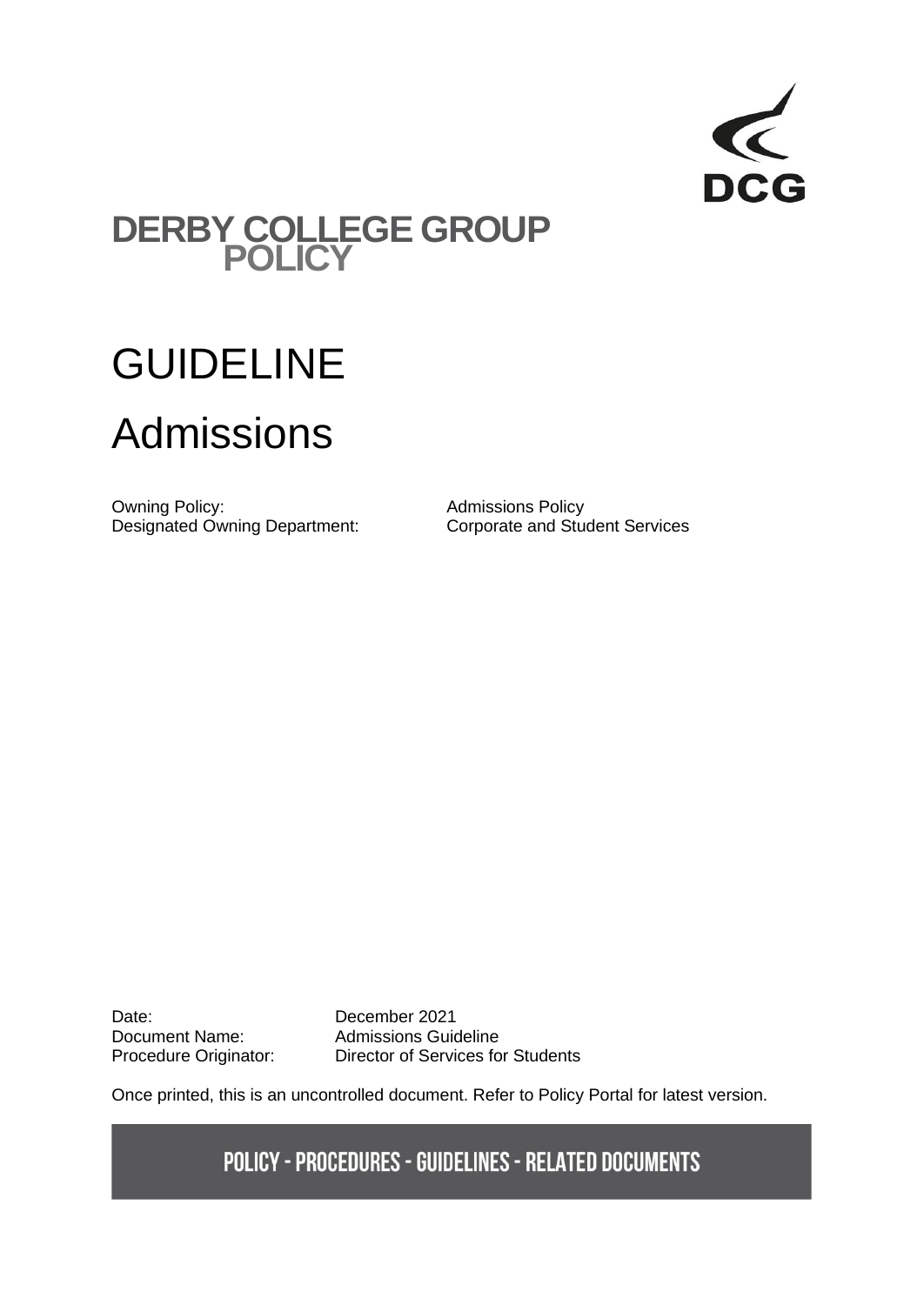### **Open Access and Course Entry Requirements**

**Entry Requirements** – Through its admissions policy, DCG is committed to equality of access to learning for all, and to widening the participation of students from under-represented, disadvantaged and previously excluded groups. As a part of this commitment, DCG seeks to avoid any unnecessary or artificial barriers to access.

However, this policy does not mean that the College will automatically endorse any and every programme choice indicated by prospective student. Sometimes, good course guidance means that the College may recommend a programme of study which is different from the one the student first had in mind and which is believed to be more appropriate to his/her needs.

For example, it is known that most young people leaving school with fewer than 4 or 5 GCSEs A/9 to C/4 are unlikely to cope with the demands of a GCE A Level programme and so it would be irresponsible to recommend such a programme to someone who is likely to fail. Similarly, the College needs to be mindful that many awarding bodies have their own statements concerning expected entry requirements.

DCG advice and guidance employees work within an entry requirements 'framework' for new entrants to full-time and part time programmes. Entry requirements will vary between programmes of study. However, each course will have a clear statement about entry requirements which will be stated in the DCG prospectus.

The College reserves the right to request references for a potential student.

#### **Information, Advice and Guidance**

Information and guidance on studying at DCG is made widely available throughout the community and by a variety of means:

**Prospectuses -** Each year DCG produces a separate prospectus for part-time and full time study. These prospectuses are distributed widely in the local community with copies sent to a variety of venues such as schools, Connexions centres, libraries, employers, doctors' surgeries and so on. All prospectuses can also be obtained, free of charge, upon request from the Student Services team or the free phone College Contact Centre. In addition to the prospectus, course information is advertised throughout the year in the local press and other local media.

**DCG Website –** found at [www.derby-college.ac.uk](http://www.derby-college.ac.uk/) and a variety of regularly updated information including:

- All of the programmes published in the full-time and part-time prospectus
- New short courses not available at the time the prospectuses were published
- Email facilities to request further information or copies of prospectuses
- Main college contacts, maps of how to get to DCG

**Student Services -** Student Services Advisers will provide impartial information and advice concerning career routes, programmes of study and support available to students including additional student support, financial support and child care. Advisers are available at each of the main DCG campuses and via student Services live web chat.

Alternatively an appointment to talk to a Student Services Adviser can be made at any time by telephone or email. Student Services are available at a range of events (onsite and virtual) to support applicants decision making including; information evenings, school and community events, IAG days and Enrolment events.

**Initial Assessment -** DCG guidance employees will use available, relevant information about a prospective student's aptitude, ability and previous experience in order to recommend the most appropriate level and programme of study. This information will include any recent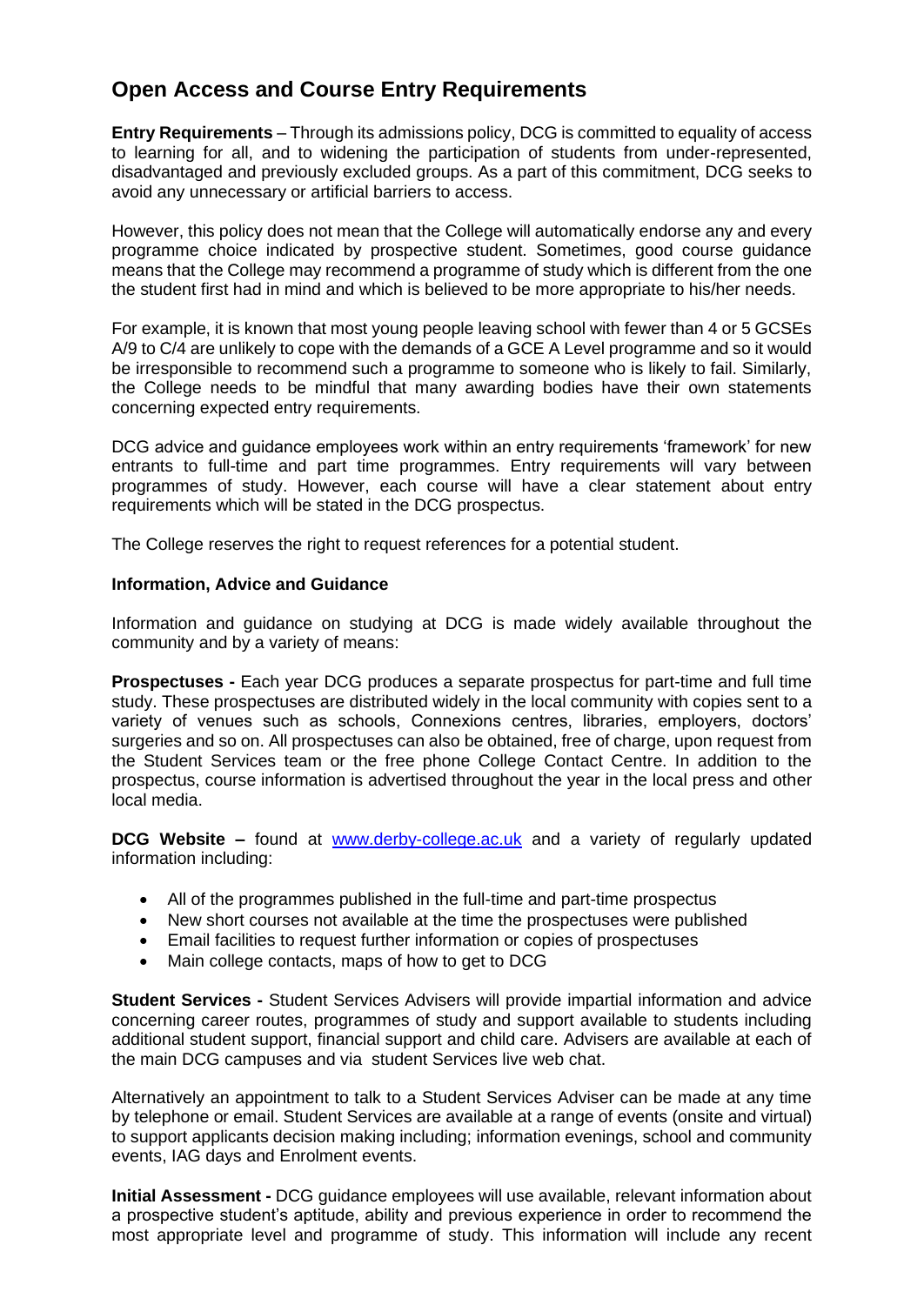examination results and other relevant experience as recorded in documents such as the individual's Progress File, Career Action Plan or Individual Learning Plan.

For some groups of students, and for some programmes, an initial assessment of skills will be carried out to assist the guidance process. The initial assessment process involves screening of literacy and numeracy standards for students applying for all full time and part time programmes of study.

**Applicants identified as having Inclusion and Support needs -** As a result of the initial assessment process and/or in the light of other information about a student, such as an Education Health and Care Plan (Statement of educational need, Learning Difficulty Assessment or section 139a assessment) it may be appropriate to provide enhanced support. The College will consider applications from all applicants who declare a disability and/or an impairment and/or condition on the same criteria as all other applicants. In deciding whether to accept an applicant, account may need to be taken of any overriding health and safety concerns, barriers relating to professional requirements or the College's ability to make reasonable adjustments. Applicants will be invited for an admissions interview where additional requirements or concerns will be addressed sensitively and constructively.

Any study programme offer made, can be subject to approval and agreement of High Needs Funding from the relevant commissioning Local Authority (LA). Where timely applications are made and the Inclusion Service is able to negotiate with the LA prior to enrolment the LA will agree funding in principle. Where late applications are made curriculum and the Inclusion Service will work together to ensure appropriate support is in place and LA agreement is sought as soon as possible.

DCG is able to provide a range of different personalised Inclusion and Support services to meet the varying educational needs of its students. The DCG prospectus and website describes in greater detail the types of additional support available.

**Mature applicants with complex needs -** The College welcomes applications from mature students and each student is considered on individual merit

**Disclosure of unspent criminal convictions -** The majority of students studying on full time courses are between the ages of 16 to 19 years and the College is aware of its responsibilities to provide a safe working environment.

A conviction does not mean someone cannot come to college, but the college does need to be aware of convictions and will carry out risk assessments. Convictions that are spent (as defined by the Rehabilitation of Offenders Act 1974) are not considered relevant and therefore do not have to be disclosed, unless the applicant is applying to a course involving working with children or vulnerable adults, in which case all previous convictions must be disclosed. An applicant with unspent convictions will be required to complete a disclosure form 'Additional details of unspent convictions'.

This enables the College to identify the level of risk the applicant my pose to the College, its employees and students and decide if the application can proceed. Certain convictions may lead to refusal to enrolment. If the Risk Assessment Panel believes it necessary, the College may also ask the prospective student to agree and pay for a DBS (Disclosure and Barring Service) disclosure being carried out. Refer to 'Criminal Conviction Policy, Guidelines and Procedure' for further detail.

**International students -** DCG welcomes overseas applications. Some students are classed as having overseas status and need to have further checks undertaken before their application can be processed. Those students should be identified through the application form which requires applicants to provide information regarding residency. All international applications will have residency checks and an assessment will be made of their eligibility for financial assistance before the application can proceed.